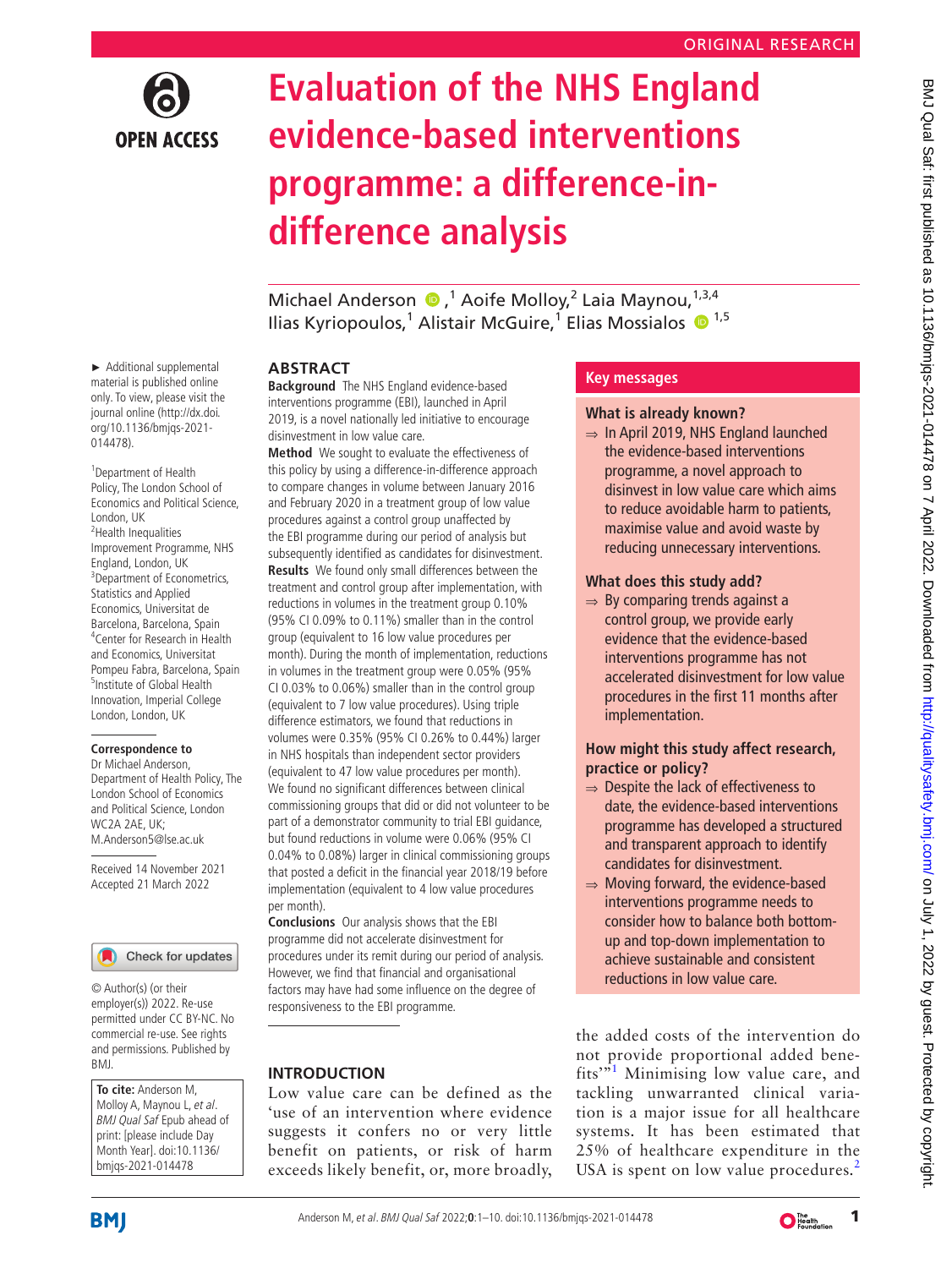## Original research

Equivalent figures for the UK do not exist, but disinvestment in low value care has been high on the policy agenda over the last two decades. $3-8$  Despite several initiatives to disinvest in low value care in the UK and internationally, analyses to date have indicated that many initiatives fail to achieve their objectives.<sup>[9](#page-8-3)</sup> This is typically attributed to factors such as poor engagement from the public and clinicians, and lack of data collection and monitoring arrangements.<sup>10 11</sup> Over the last few years, NHS England has sought to develop a more coordinated and structured approach to disinvest in low value care through the evidence-based interventions (EBI) programme. The stated aims of the EBI programme is to reduce avoidable harm to patients, maximise value and avoid waste by reducing unnecessary interventions.<sup>[12](#page-8-5)</sup> After undertaking a review of evidence and consulting with the public, commissioners and healthcare professionals, the first phase of the programme identified 17 low value procedures within two categories: category 1 interventions which have been shown to be ineffective and should no longer be offered to patients, and category 2 interventions which are only appropriate in certain circumstances.

The EBI programme is distinctly different to previous initiatives to disinvest in low value care in several respects. First, targets have been set for each local commissioning organisation, known as clinical commissioning groups (CCGs), to reduce the number of category 1 interventions to 'near zero' and category 2 interventions to 25% of baseline levels nationally. Second, the EBI programme introduced a zero tariff for category 1 interventions, and recommended all CCGs implement a prior approval process for category 2 interventions. Finally, progress in meeting agreed targets is monitored and fed back to hospitals and CCGs using a publicly avail-able dashboard to allow benchmarking.<sup>[13](#page-8-6)</sup> Statutory guidance for the first phase of the programme was published in November  $2018$ ,<sup>[12](#page-8-5)</sup> and the programme was officially launched in April 2019. A second phase of the EBI programme has since been developed involving 31 low value procedures, with statutory guidance published in November  $2020<sup>14</sup>$  $2020<sup>14</sup>$  $2020<sup>14</sup>$  However, it has not been feasible to evaluate the effectiveness of the second phase of the EBI programme in this paper due to the significant impact of the COVID-19 pandemic on elective care provision in England.

To our knowledge, this paper is the first quantitative analysis of the EBI programme. The primary aim of this paper is to evaluate the impact of the first phase of the EBI programme in reducing the provision of low value procedures compared with a control group of other low value procedures unaffected by the EBI programme during our period of analysis. The secondary aims of this paper are to establish if the effect of the EBI programme differs according to different organisational or financial factors.

## **METHOD**

## **Study design**

To test our primary aim, we used a differencein-difference (DiD) approach, which is a quasiexperimental method commonly used to estimate the causal effect of a policy intervention against a comparator group that can adjust for both observ-able and non-observable confounding factors.<sup>[15](#page-8-8)</sup> While we cannot evaluate the effectiveness of the second phase of the EBI programme in this paper (the period of analysis in our paper ends in February 2020 which is several months before the second phase of EBI begins), the second phase does create an opportunity to construct a control group of low value procedures which were unaffected by the EBI programme during our period of analysis. To ascertain if there is evidence of adaptation after implementation of the EBI programme, we adapted a methodology used by Cooper *et al* to apply spline regression to analyse differences in trends between the treatment and control group.<sup>[16](#page-8-9)</sup>

The two key assumptions which underlie the use of DiD analysis are that the treatment and control group have parallel trends before implementation of the policy intervention, and that the control group remains unaffected by the treatment after implementation.<sup>15</sup> We relied on visual inspection of trends to test the parallel trend assumption. While data-driven approaches to test for parallel trends do exist, there is consensus among the literature that there is no perfect approach to test the parallel trend assumption and pre-trend testing is not a substitute for logical reasoning why parallel trends should hold for treatment and control group.<sup>17–19</sup> In our case, we argue that the parallel trend assumption should hold as both the treatment and control groups are considered low value procedures. Moreover, one review of DiD studies found that pretrend testing is rarely used in studies with large numbers of observations as even small differences in pre-implementation trends are likely to be signif-icant.<sup>[18](#page-8-11)</sup> The authors of this review highlight how pre-trend testing is more often used in studies with small numbers of observations when the test could fail to reject parallel trends because it is underpowered rather than due to parallel trends.<sup>18</sup> For the second assumption, we constructed a control group of low value procedures that should not have been impacted by disinvestment in the low value procedures targeted by the EBI programme during our period of analysis.

To test our secondary aims, we used a method developed to ascertain the difference between two DiD esti-mators known as triple difference estimation.<sup>[20](#page-8-12)</sup> This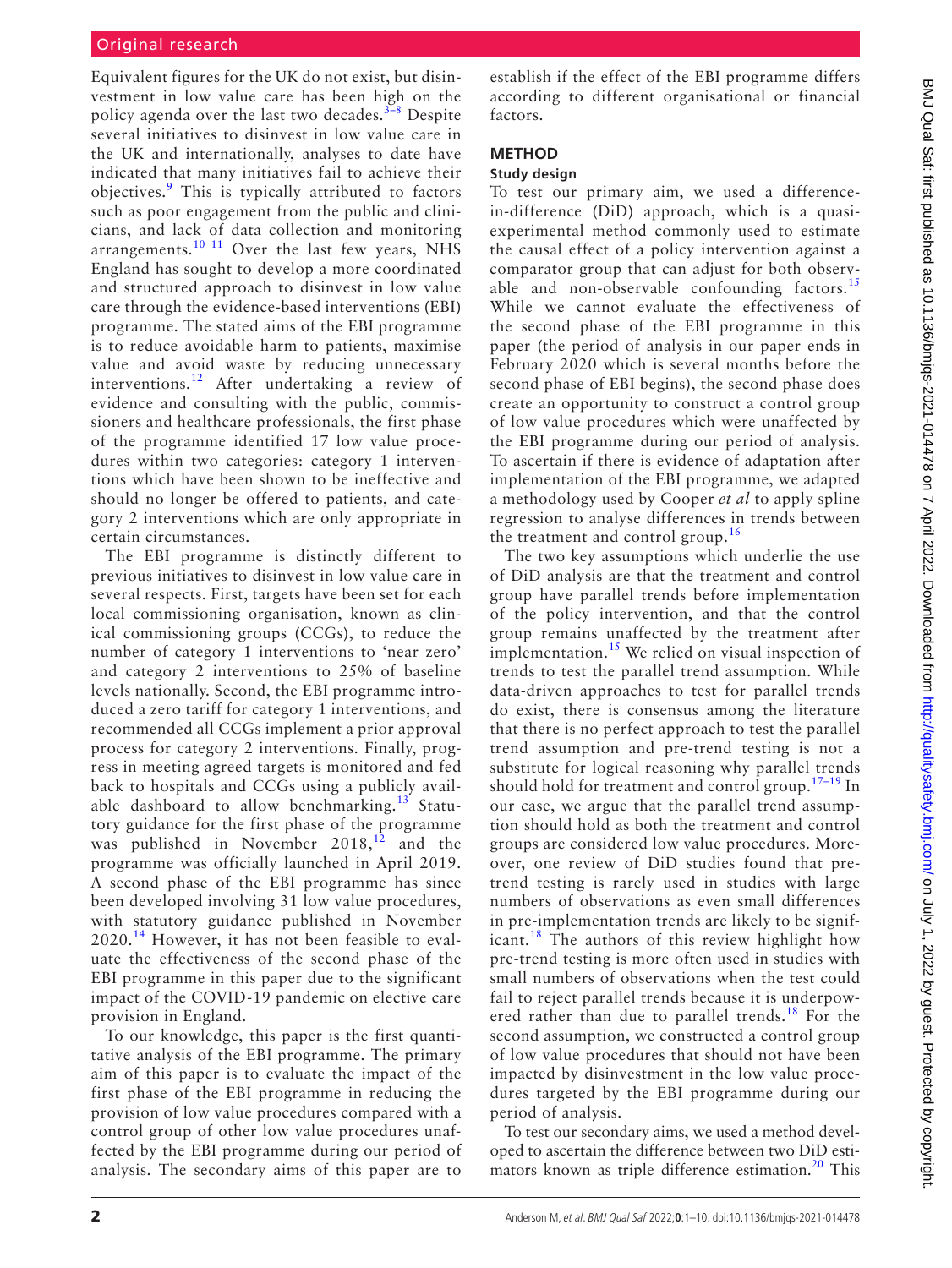was used to expand on our DiD model to ascertain whether the implementation of the EBI programme was associated with a larger decrease in the provision in low value procedures in certain groups including between CCGs with different levels of financial performance, CCGs that were or were not part of a demonstrator community that volunteered to trial EBI guidance before implementation and NHS hospitals compared with independent sector hospitals.

#### **Study cohort and data sources**

We analysed pseudoanonymised individual patient level data between 1 January 2016 and 28 February 2020 retrieved from the NHS Digital Secondary Uses Services (SUS) database. We did not analyse data beyond this point as elective care activity was significantly impacted by the COVID-19 pandemic. Data access was provided by the NHS England EBI programme team to researchers from the London School of Economics and Political Science as part of a service development evaluation exercise. The identification of low value procedures was undertaken using combinations of primary and secondary procedure and diagnosis codes for each low value procedure, developed by the EBI programme, based on feedback from stakeholders including CCGs, hospitals and specialty organisations. These codes are publicly available and mentioned in EBI guidance.<sup>12 14</sup>A summary of these codes is also mentioned in [online supplemental tables](https://dx.doi.org/10.1136/bmjqs-2021-014478)  [1 and 2](https://dx.doi.org/10.1136/bmjqs-2021-014478). The NHS SUS database is classified according to finished consultant episodes, which relates to the clinician responsible for the respective aspect of care, and hospital spells, which encompass all activity from hospital admission to discharge, including ward transfers of patients. To avoid multiple counting of low value procedures, procedures were identified by applying these criteria to each hospital spell rather than finished consultant episode. For each low value procedure, information on individual patient characteristics was extracted including age, gender, deprivation and comorbidities. Comorbidities were classified according to the Charlson Comorbidity Index (CCI), based on code written by Quan *et al* that uses Inter-national Classification of Diseases codes.<sup>[21](#page-8-13)</sup> Deprivation was classified according to the English Index of Multiple Deprivation (IMD) 2019.<sup>22</sup>

The primary treatment group for our analysis was activity data for category 2 procedures under the remit of phase I of the EBI programme [\(online supplemental](https://dx.doi.org/10.1136/bmjqs-2021-014478)  [table 3](https://dx.doi.org/10.1136/bmjqs-2021-014478)), with the exception of removal of benign skin lesions. Removal of benign skin lesions was removed from the primary analysis as it was seen as not comparable to other procedures under the remit of the EBI programme. It is a relatively minor procedure that often takes place in outpatient clinics rather than in surgical theatres, and as a relatively high-volume procedure its inclusion could bias results. The decision was made to not include category 1 procedures in the primary analysis as category 1 procedures are not recommended to be conducted in any circumstances, and therefore are likely to have experienced a significantly larger decline than category 2 procedures before implementation of the EBI programme. To ascertain if these omissions significantly alter our results, we include both removal of benign skin lesions and category 1 procedures in the treatment group in separate robustness analyses.

We also constructed separate treatment groups for procedures grouped according to whether they were classified as high-cost or low-cost procedures. This was determined by whether estimated potential annual savings for each procedure exceed  $£10000$ 000 per annum. High-cost procedures in the primary treatment group included hysterectomy for heavy menstrual bleeding, shoulder decompression, carpal tunnel syndrome release and Dupuytren's contracture release [\(online supplemental table 4\)](https://dx.doi.org/10.1136/bmjqs-2021-014478). Estimated savings were calculated by the EBI team using baseline expenditure for each procedure (total expenditure for each procedure in 2017/18 divided by the number of associated hospital spells), and the assumption that all CCGs meet their targets to reduce provision. These estimated savings are mentioned in [online supple](https://dx.doi.org/10.1136/bmjqs-2021-014478)[mental table 4.](https://dx.doi.org/10.1136/bmjqs-2021-014478)

The control group for our analysis consists of four category A procedures: repair of minimally symptomatic inguinal hernia, surgical intervention for chronic rhinosinusitis, kidney stone surgery and surgical intervention for benign prostatic hypertrophy. These procedures were selected from category A low value interventions that are subject to phase II of the EBI programme [\(online supplemental table 3\)](https://dx.doi.org/10.1136/bmjqs-2021-014478). Other category A procedures were not included in the control group as they are either diagnostics rather than surgical procedures, or considered to be vulnerable to potential spill-over effect of the first phase of EBI programme. Category B or C interventions were excluded as the EBI programme team have not yet developed reliable definitions to publish activity levels.<sup>[14](#page-8-7)</sup>

Data on CCG financial performance was retrieved from NHS England. $^{23}$  $^{23}$  $^{23}$  CCGs were coded as being in deficit if their expenditure exceed their allocation in the financial year before the implementation of the EBI programme. During our period of analysis, many CCGs underwent mergers and the number of CCGs reduced from 191 in 2018/19 to 135 in  $2019/20.<sup>24</sup>$  To overcome this, we consistently coded CCGs according to their CCG status in 2019/20 and the financial performance of CCGs that underwent a merger in 2019/20 was estimated using the total surplus or deficit for merged CCGs. The EBI team provided information on whether a CCG was coded as part of the demonstrator community that volunteered to trial EBI guidance before implementation. Hospital providers were coded as either NHS or independent sector hospitals according to their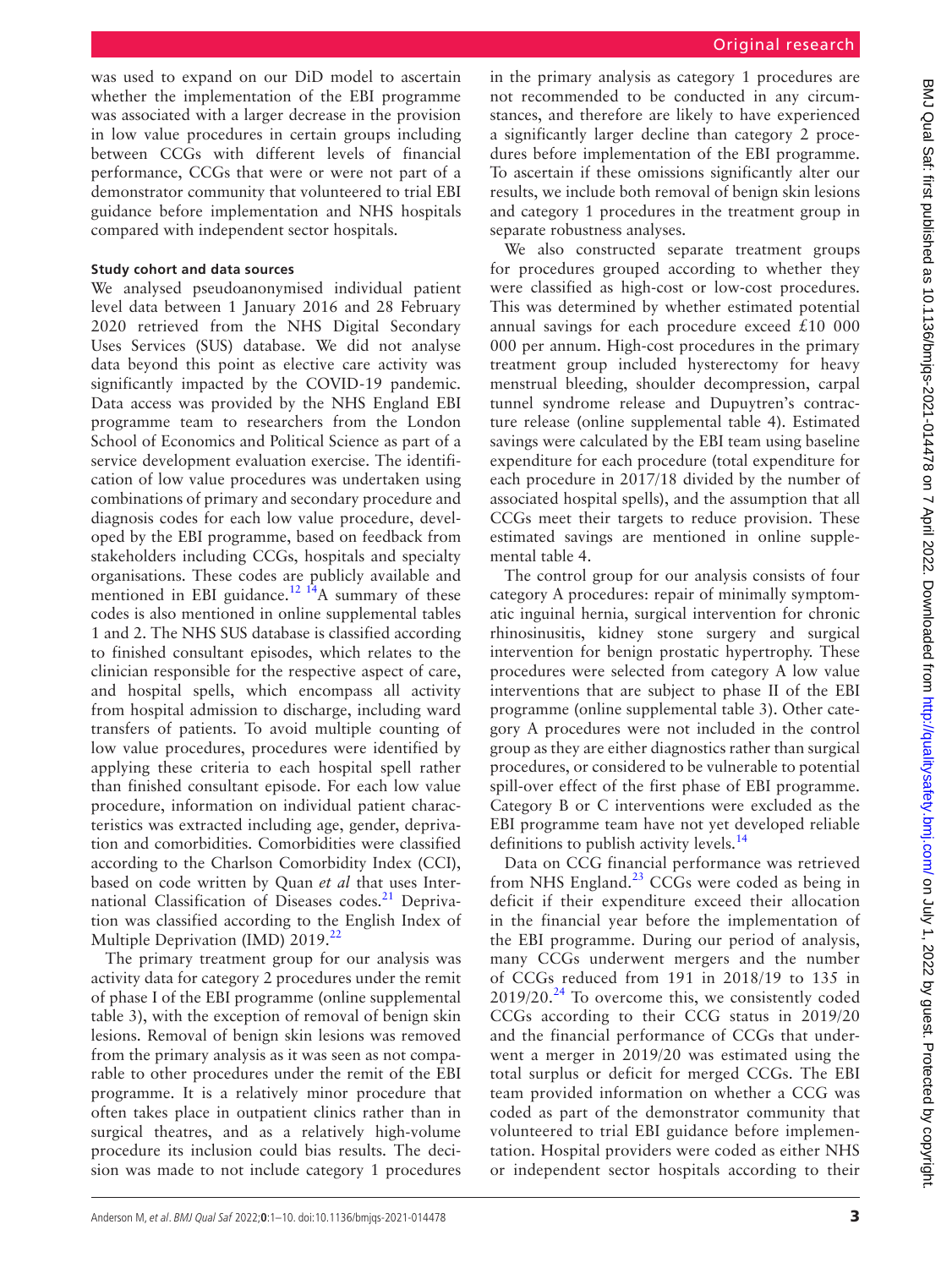organisation code classified by the NHS Digital Organisation Data Service.<sup>[25](#page-8-17)</sup>

#### **Statistical analysis**

[Equation 1](#page-3-0) shows the ordinary least squares (OLS) regression model for our DiD analysis that tests our primary aim:

<span id="page-3-0"></span>
$$
logY_{ccgt} = \beta_0 + \beta_1 t + \beta_2 \{t \ge EBI\} + \beta_3 (Phase1 \times t) +
$$
  
\n
$$
\beta_4 (Phase1 \times \{t \ge EBI\}) + \beta_5 Phase1 + \beta_6 EBI + \beta_7 (EBI \times Phase1)
$$
  
\n+ 
$$
\beta_8 year dummy_t + \beta_9 month dummy_t + \beta_{10} Z_{ccgt} + \varepsilon_{ccgt}
$$
 (1)

*logYccgt*is the dependent variable, the log of the number of total low value procedures undertaken at *ccg*, during month *t*. *Phase I* is the number of low value procedures in the treatment group; *t* indicates a running counter of months from January 2016 to February 2020. *EBI* is the break point in the spline corresponding to the policy start point, which is 1 from April 2019, and 0 before (the month which phase I of the EBI programme was launched).  $\{t \geq EBI\}$  indicates a running counter of months from April 2019 to February 2020.  $Z_{ccgt}$  is a vector of CCG controls including aggregate patient characteristics (age, gender, CCI and IMD). The model was run using fixed effects which differenced out all time-invariant CCG characteristics out of the equation. Year and month dummies were also added to account for year and seasonal variation.

Setting  $\beta_1 = \beta_2 = \beta_3 = \beta_4 = 0$  gives rises to our preferred standard DiD specification when the coefficient  $\beta$ <sub>7</sub> captures the treatment effect of the EBI programme, specifically the difference in the average change in volumes of low value procedures in the treatment group before and after the implementation of the EBI programme minus the difference in the average change in volumes of low value procedures in the control group. We ran this model with all phase I category 2 low value procedures with the exception of removal of benign skin lesions, and then separately according to whether procedures were classified as high or low cost. Setting  $\beta_6 = \beta_7 = 0$  gives rises to our spline-based DiD regression specification when the coefficient *β*<sup>4</sup> captures the difference in the average monthly rate of change in volumes of low value procedures in the treatment group before and after the implementation of the EBI programme minus the difference in the average monthly rate of change in volumes of low value procedures for the control group. Relaxing these assumptions allows a combination of these estimators. This specification allows a step change in policy, and a change in trends. As these additional specifications did not show significantly different results, we did not repeat these specifications with procedures classified according to whether they are high or low cost.

A number of robustness checks were performed to test the reliability of our results. First, with the treatment group including volumes for both category 1 and 2 procedures. Second, with the treatment group including volumes for removal of benign skin lesions. Third, to account for potential anticipatory behaviour change before implementation of the EBI programme, the implementation period was changed to November 2018 (the month which the statutory guidance for the EBI programme was published).

[Equation 2](#page-3-1) shows the OLS equation which uses a triple difference estimator to test our secondary aims:

 $logY_{it} = \beta_0 + \beta_1 Phase1 + \beta_2 EBI + \beta_3 X + \beta_3 (EBI \times Phase1) +$ 

$$
\beta_4\,\big( EBI \times X \big) \,+\, \beta_5\,\big( Phase1 \,\times X \big) \,+\, \beta_6\,\big( EBIxPhase1 \,\times X \big) \,+\, \beta_7
$$

<span id="page-3-1"></span> $y$ *eardummy<sub>t</sub>* +  $\beta_8$ *monthdummy<sub>t</sub>* +  $\beta_9 Z_{it}$  +  $\varepsilon_{it}$ 

(2)

*logYccgt*is the dependent variable, the log of the number of total low value procedures undertaken at CCG or hospital, *i*, during month *t*. *X* is a binary variable which reflects different CCG or hospital characteristics. The equation was run three separate times. First, with *X* being 1 for CCGs which posted a deficit in financial year 2018/19 and 0 for those which did not. Second, with *X* being 1 for CCGs which were part of the demonstrator community that volunteered to trial EBI guidance before implementation and 0 for those which were not. Third, with *X* being 1 for NHS hospitals and 0 for independent sector providers. The coefficient  $\beta_6$  captures the difference in the average change in low value procedures in the treatment group between these CCG and hospital characteristics. The other components of [equation 2](#page-3-1) are the same as [equa](#page-3-0)[tion 1](#page-3-0). We also performed the same robustness checks for [equation 1](#page-3-0) and [equation 2.](#page-3-1) As classifying procedures in the treatment group according to their cost did not produce significantly different results in our standard DiD specification, we did not repeat this with the triple difference estimator.

#### **Patient and public involvement**

No patients were involved in the development of the research question, design or implementation of this study. The authors plan to disseminate results to patients and policymakers through outreach activities and platforms provided by NHS England, and the Royal College of Surgeons in England.

### **RESULTS**

#### **Descriptive statistics**

When visually inspecting pre-implementation trends between the treatment and control group ([figure](#page-4-0) 1), the assumption of parallel trends appears to hold in the pre-treatment period. Similarly, the preimplementation trends between treatment and control group do not appear to significantly differ for alternative compositions of the treatment group discussed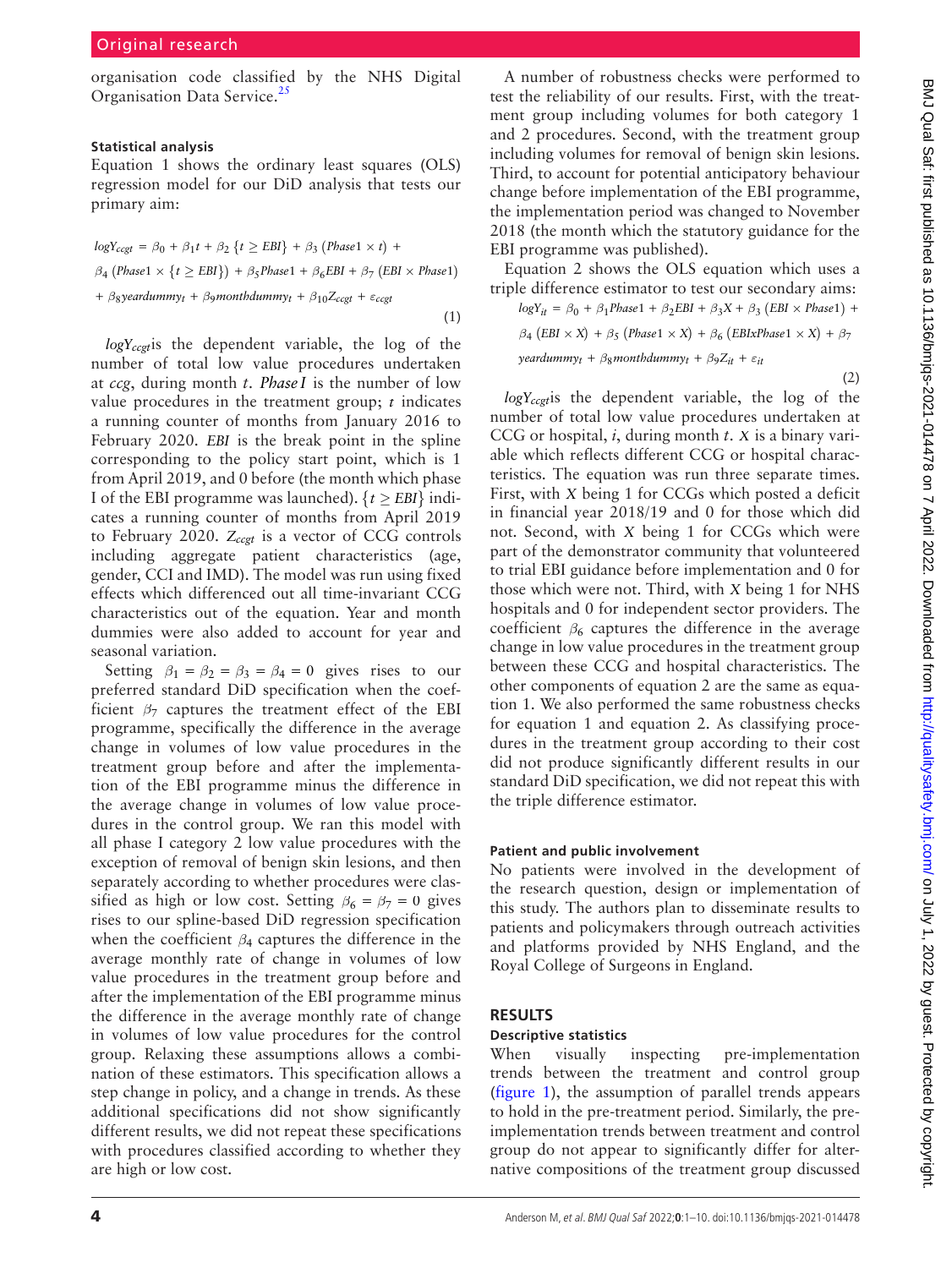

<span id="page-4-0"></span>**Figure 1** Trends in evidence-based interventions programme (EBI) treatment and control group procedures. \*Treatment group includes all EBI phase I category 2 procedures with the exception of removal of benign skin lesions. Control group includes EBI phase II procedures including repair of minimally symptomatic inguinal hernia, surgical intervention for chronic rhinosinusitis, kidney stone surgery and surgical intervention for benign prostatic hypertrophy. The grey lines reflect the launch of the EBI programme in April 2019, and the publication of statutory guidance in November 2018. This figure was created by the coauthors of this manuscript.

in the 'Methods' section [\(online supplemental figures](https://dx.doi.org/10.1136/bmjqs-2021-014478)  [1–4](https://dx.doi.org/10.1136/bmjqs-2021-014478)).

When focusing on the 11 months before and after the implementation of the EBI programme [\(table](#page-5-0) 1), the proportion of procedures undertaken after implementation was similar in the treatment group (48.4%), and control group (49.2%). There was more variation in the proportion of individual procedures undertaken after implementation in the treatment group (41.3%–53.4%), compared with the control group (48.5%–50.9%).

There were no significant changes in the proportion of patients, which were male or female before and after the implementation of the EBI programme for any of groups of procedures [\(online supplemental table 5\)](https://dx.doi.org/10.1136/bmjqs-2021-014478). Most patients in the control group were male, which likely reflects how prostate surgery is performed exclusively for male patients and hernia repair is performed more frequently for male patients. There were significant increases in the average age of all groups of procedures, with largest increases in category 1 procedures at 1.42 years (95% CI 1.07 to 1.77), and the smallest increase in the control group at 0.79 years (95% CI 0.64 to 0.94). The average IMD score increased for all groups of procedures, although this increase was not significant in any groups of procedures. There were significant increases in average CCI for all groups of procedures. However, these increases were very small and the largest increase was only 0.09 points (95% CI 0.07 to 0.10) in category 1 procedures.

While 38 out of 135 CCGs (28.1%) posted a deficit in the financial year 2018/19 before implementation, a higher proportion of low value procedures were

undertaken in these CCGs for both the treatment (37.0%) and control groups (39.0%) [\(online supple](https://dx.doi.org/10.1136/bmjqs-2021-014478)[mental table 6\)](https://dx.doi.org/10.1136/bmjqs-2021-014478). Forty-eight out of 135 CCGs (35.6%) were coded as having volunteered to be part of the demonstrator community to trial EBI guidance before implementation, and a similar proportion of low value procedures were undertaken in these CCGs for both the treatment group (36.2%) and control group (35.6%). While 226 out of 388 hospitals (58.2%) were independent sector hospitals, only 18.2% of procedures in the treatment group, and 20.5% of procedures in the control group were conducted in these hospitals. Although it should be noted that independent sector hospitals are typically smaller than NHS hospitals and have much less capacity.

#### **Difference-in-difference analysis**

In our primary DiD model, the coefficient that reflects the treatment effect of the EBI programme was 0.10 (95% CI 0.09 to 0.11), and significant at the  $p < 0.001$ level [\(table](#page-6-0) 2). This indicates that reductions in the provision of low value procedures in the treatment group were 0.10% smaller than reductions in the control group, which is equivalent to 16 low value procedures per month. This coefficient remained positive for the high-cost and low-cost treatment groups, indicating that the effectiveness of the EBI programme was not influenced by estimated potential annual savings for individual procedures. In our spline-based and combination-based DiD, the coefficients that reflect differences in monthly changes in volume were not significant. The co-efficient that reflects differences in the step-change in policy was 0.05 (95% CI 0.03 to 0.06) and significant at the  $p < 0.001$  level. This indicates the step-change reduction in the provision of low value procedures in the treatment group was 0.05% smaller than the control group, which is equivalent to 7 low value procedures. These findings are consistent across all robustness analyses outlined in our 'Methods' section [\(online supplemental tables](https://dx.doi.org/10.1136/bmjqs-2021-014478) [7–9\)](https://dx.doi.org/10.1136/bmjqs-2021-014478).

#### **Triple difference estimation**

When focusing on the results of the triple difference estimation, we found that the coefficient which reflected differences in reductions in the treatment group after implementation of the EBI programme for CCGs that posted a deficit in the financial year 2018/19, was −0.06 (95% CI −0.08 to –0.04), and significant at the p<0.001 level ([table](#page-7-0) 3). This indicates that reductions in low value procedures after the implementation of the EBI programme were 0.06% larger in CCGs posting a deficit in the baseline year (2018/19) than those which did not, which is equivalent to 4 low value procedures per month. We found no significant differences after implementation of the EBI programme for CCGs that were part of the demonstrator community compared with those that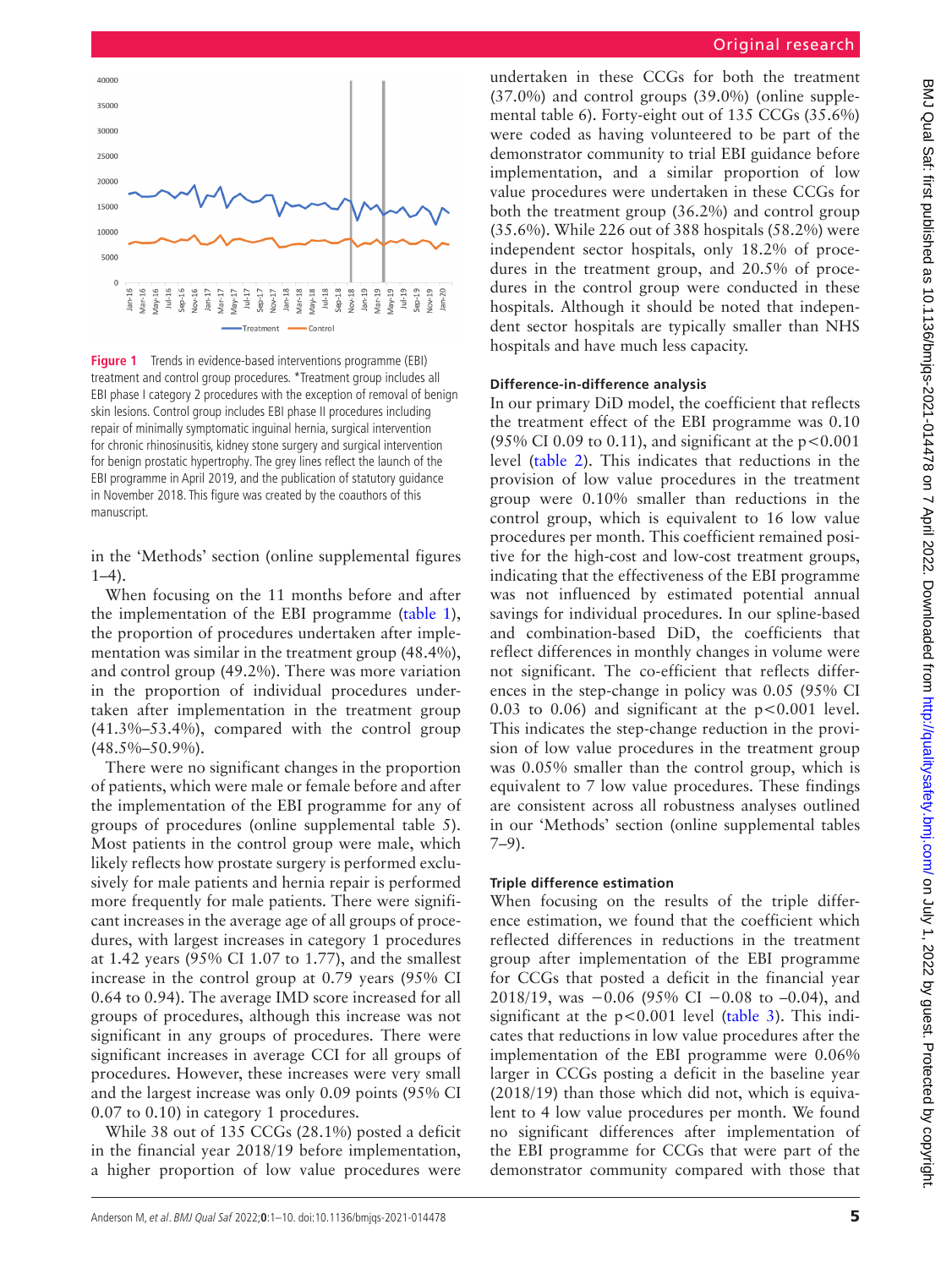<span id="page-5-0"></span>

| <b>Before EBI</b><br><b>After EBI</b><br><b>Total</b><br>Phase I procedures (treatment)<br>Category 1<br>Intervention for snoring (not OSA)<br>667 (56.1%)<br>521 (43.9%)<br>1188<br>Dilatation and curettage for heavy menstrual bleeding<br>217 (46.6%)<br>249 (53.4%)<br>466<br>Knee arthroscopy with osteoarthritis<br>3966 (55.8%)<br>3147 (44.2%)<br>7113<br>Injection for non-specific low back pain without sciatica<br>9164 (41.3%)<br>13 022 (58.7%)<br>22 18 6<br>17 872 (57.7%)<br>13 081 (42.3%)<br>30 953<br>Total<br>Category 2<br>1744<br><b>Breast reduction</b><br>938 (53.8%)<br>806 (46.2%)<br>Removal of benign skin lesions<br>94 427 (50.3%)<br>93 347 (49.7%)<br>187 774<br>Grommets<br>7007 (53.1%)<br>6182 (46.9%)<br>13 189 |
|--------------------------------------------------------------------------------------------------------------------------------------------------------------------------------------------------------------------------------------------------------------------------------------------------------------------------------------------------------------------------------------------------------------------------------------------------------------------------------------------------------------------------------------------------------------------------------------------------------------------------------------------------------------------------------------------------------------------------------------------------------|
|                                                                                                                                                                                                                                                                                                                                                                                                                                                                                                                                                                                                                                                                                                                                                        |
|                                                                                                                                                                                                                                                                                                                                                                                                                                                                                                                                                                                                                                                                                                                                                        |
|                                                                                                                                                                                                                                                                                                                                                                                                                                                                                                                                                                                                                                                                                                                                                        |
|                                                                                                                                                                                                                                                                                                                                                                                                                                                                                                                                                                                                                                                                                                                                                        |
|                                                                                                                                                                                                                                                                                                                                                                                                                                                                                                                                                                                                                                                                                                                                                        |
|                                                                                                                                                                                                                                                                                                                                                                                                                                                                                                                                                                                                                                                                                                                                                        |
|                                                                                                                                                                                                                                                                                                                                                                                                                                                                                                                                                                                                                                                                                                                                                        |
|                                                                                                                                                                                                                                                                                                                                                                                                                                                                                                                                                                                                                                                                                                                                                        |
|                                                                                                                                                                                                                                                                                                                                                                                                                                                                                                                                                                                                                                                                                                                                                        |
|                                                                                                                                                                                                                                                                                                                                                                                                                                                                                                                                                                                                                                                                                                                                                        |
|                                                                                                                                                                                                                                                                                                                                                                                                                                                                                                                                                                                                                                                                                                                                                        |
|                                                                                                                                                                                                                                                                                                                                                                                                                                                                                                                                                                                                                                                                                                                                                        |
| Tonsillectomy<br>28 382 (53.9%)<br>24 260 (46.1%)<br>52 642                                                                                                                                                                                                                                                                                                                                                                                                                                                                                                                                                                                                                                                                                            |
| Haemorrhoid surgery<br>7929 (51.4%)<br>7495 (48.6%)<br>15 4 24                                                                                                                                                                                                                                                                                                                                                                                                                                                                                                                                                                                                                                                                                         |
| Hysterectomy for heavy bleeding<br>17 790 (51.4%)<br>16 822 (48.6%)<br>34 612                                                                                                                                                                                                                                                                                                                                                                                                                                                                                                                                                                                                                                                                          |
| Chalazia removal<br>4761 (52.9%)<br>4239 (47.1%)<br>9000                                                                                                                                                                                                                                                                                                                                                                                                                                                                                                                                                                                                                                                                                               |
| Shoulder decompression<br>8947 (56.6%)<br>6860 (43.4%)<br>15 807                                                                                                                                                                                                                                                                                                                                                                                                                                                                                                                                                                                                                                                                                       |
| Carpal tunnel syndrome release<br>37 677 (49.0%)<br>39 162 (51.0%)<br>76 839                                                                                                                                                                                                                                                                                                                                                                                                                                                                                                                                                                                                                                                                           |
| Dupuytren's contracture release<br>13 965 (51.7%)<br>13 050 (48.3%)<br>27 015                                                                                                                                                                                                                                                                                                                                                                                                                                                                                                                                                                                                                                                                          |
| Ganglion excision<br>5035 (51.0%)<br>9879<br>4844 (49.0%)                                                                                                                                                                                                                                                                                                                                                                                                                                                                                                                                                                                                                                                                                              |
| Trigger finger release<br>7264 (51.4%)<br>6865 (48.6%)<br>14 129                                                                                                                                                                                                                                                                                                                                                                                                                                                                                                                                                                                                                                                                                       |
| Varicose vein surgery<br>25 693 (52.7%)<br>23 044 (47.3%)<br>48737                                                                                                                                                                                                                                                                                                                                                                                                                                                                                                                                                                                                                                                                                     |
| Total<br>261 300 (51.6%)<br>506 791<br>245 491 (48.4%)                                                                                                                                                                                                                                                                                                                                                                                                                                                                                                                                                                                                                                                                                                 |
| Total (category 1 and 2)<br>279 172 (51.9%)<br>258 572 (48.1%)<br>537 744                                                                                                                                                                                                                                                                                                                                                                                                                                                                                                                                                                                                                                                                              |
| Phase II procedures (control)                                                                                                                                                                                                                                                                                                                                                                                                                                                                                                                                                                                                                                                                                                                          |
| 50 748 (51.5%)<br>98 519<br>Hernia repair<br>47 771 (48.5%)                                                                                                                                                                                                                                                                                                                                                                                                                                                                                                                                                                                                                                                                                            |
| Sinus surgery<br>11 712 (49.7%)<br>11 853 (50.3%)<br>23 5 65                                                                                                                                                                                                                                                                                                                                                                                                                                                                                                                                                                                                                                                                                           |
| Kidney stone surgery<br>13 483 (51.1%)<br>12 896 (48.9%)<br>26 379                                                                                                                                                                                                                                                                                                                                                                                                                                                                                                                                                                                                                                                                                     |
| 13 502 (49.1%)<br>Benign prostatic hypertrophy surgery<br>13 988 (50.9%)<br>27 490                                                                                                                                                                                                                                                                                                                                                                                                                                                                                                                                                                                                                                                                     |
| Total<br>89 445 (50.8%)<br>86 508 (49.2%)<br>175 953<br>*Devenues in novemberse indicates the proportion of pressduces undoublen in the 11 member before and efter the implementation of FDI in April 2010 for                                                                                                                                                                                                                                                                                                                                                                                                                                                                                                                                         |

Percentage in parentheses indicates the proportion of procedures undertaken in the 11 months before and after the implementation of EBI in April 2019 for illustrative purposes. However, it should be noted that our difference-in- difference analysis considers longer pre-implementation trend from 1 January 2016 to 31 March 2019. This table was created by the coauthors of this manuscript.

OSA, Obstructive sleep apnoea.

were not. The co-efficient which reflected differences in reductions in the treatment group for NHS hospitals after implementation of the EBI programme was −0.35 (95% CI −0.45 to –0.26), and significant at p<0.001 level. This indicates that reductions in low value procedures after the implementation of the EBI programme were 0.35% larger in NHS hospitals compared with independent sector hospitals, which is equivalent to 47 low value procedures per month. These findings are consistent according to all robustness analyses outlined in our 'Methods' section ([online](https://dx.doi.org/10.1136/bmjqs-2021-014478)  [supplemental tables 10–12](https://dx.doi.org/10.1136/bmjqs-2021-014478)).

## **DISCUSSION**

## **Summary of findings**

This analysis demonstrates that for the first 11 months after implementation, the EBI programme did not successfully achieve its aim of accelerating disinvestment for the low value procedures under its remit. Conversely, on the understanding that the control group provides a counterfactual scenario whereby

the EBI programme did not exist, we found statistically significant evidence that the implementation EBI programme was associated with a small increase in the volumes of low value procedures under its consideration. This finding is consistent irrespective of whether we change the composition of the treatment group according to procedures with estimated potential annual savings of above or below £10 000 000. When analysing organisational and financial factors which may have influenced implementation of the EBI programme, we found that CCGs which posted a deficit in the financial year before implementation had larger reductions in low value procedures than CCGs which did not. This may be because CCGs which posted a deficit in the year before implementation felt the need to more pro-actively engage with the EBI programme as one mechanism to save costs and reduce their deficit in the subsequent year. Despite approximately a third of CCGs volunteering to be part of a demonstrator community which trialled EBI recommendations before implementation, there were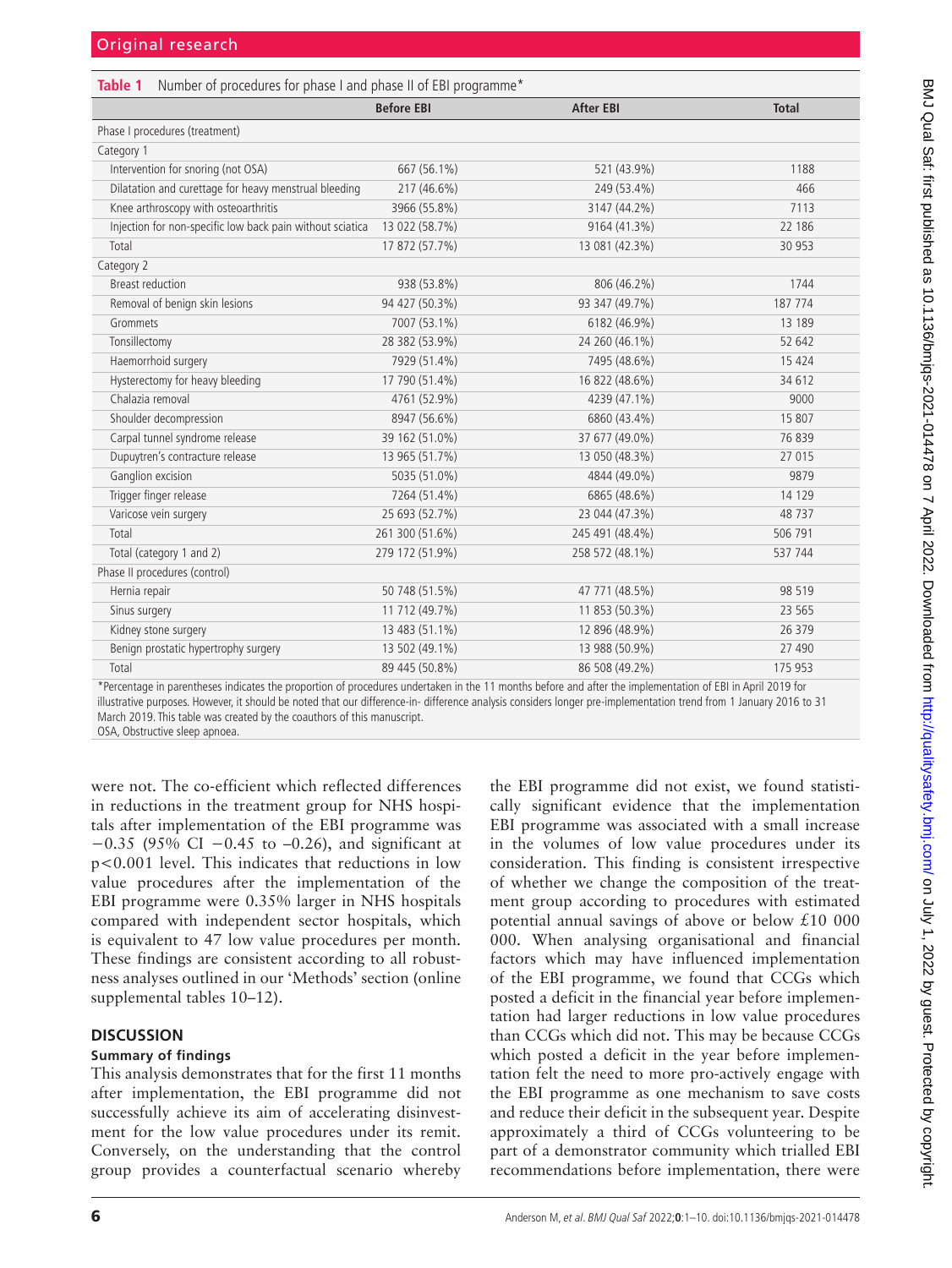<span id="page-6-0"></span>

| Table 2                       | Results for DiD analysis (%)                 |                                        |                                            |                                             |                                                    |                                          |  |  |
|-------------------------------|----------------------------------------------|----------------------------------------|--------------------------------------------|---------------------------------------------|----------------------------------------------------|------------------------------------------|--|--|
|                               | Model 1<br>(standard DiD)                    | Model 2<br>(standard DiD)              | Model 3 (high<br>cost procedures)          | procedures)                                 | Model 4 (low cost Model 5 (time trend<br>analysis) | Model 6<br>(combination)                 |  |  |
| Phase I                       | $0.54***$<br>$(0.53 \text{ to } 0.56)$       | $0.55***$<br>$(0.54 \text{ to } 0.57)$ | $0.92***$<br>$(0.89 \text{ to } 0.94)$     | $0.92***$<br>$(0.89 \text{ to } 0.94)$      | $0.53***$<br>$(0.52 \text{ to } 0.54)$             | $0.54***$<br>$(0.52 \text{ to } 0.55)$   |  |  |
| <b>EBI</b>                    | $-11.82***$<br>$(-12.89 \text{ to } -10.75)$ | $-12.50***$<br>$(-14.01$ to $-10.99)$  | $-8.65***$<br>$(-10.40 \text{ to } -6.90)$ | $-11.21***$<br>$(-13.00 \text{ to } -9.42)$ |                                                    | $-4.98**$<br>$(-7.20 \text{ to } -2.75)$ |  |  |
| EBI×phase I                   | $0.10***$<br>$(0.09 \text{ to } 0.11)$       | $0.10***$<br>$(0.09 \text{ to } 0.11)$ | $0.15***$<br>$(0.13 \text{ to } 0.16)$     | $0.17***$<br>$(0.16 \text{ to } 0.19)$      |                                                    | $0.05***$<br>$(0.03 \text{ to } 0.06)$   |  |  |
| $\bar{t}$                     | -                                            | $\overline{\phantom{0}}$               |                                            |                                             | $-0.27***$<br>$(-0.37 \text{ to } -0.16)$          | $-0.22***$<br>$(-0.33$ to $-0.12)$       |  |  |
| $t \geq EBI$                  | -                                            | $\qquad \qquad -$                      | $\qquad \qquad -$                          |                                             | $-0.87$<br>$(-1.15 \text{ to } -0.59)$             | $-0.36*$<br>$(-0.71$ to $-0.02)$         |  |  |
| tx phase I                    |                                              | $\qquad \qquad -$                      |                                            |                                             | $0.00***$<br>$(0.00 \text{ to } 0.00)$             | $0.00**$<br>$(0.00 \text{ to } 0.00)$    |  |  |
| t≥EBI×phase I                 | -                                            | $\overline{\phantom{0}}$               | $\overline{\phantom{0}}$                   |                                             | 0.01<br>$(0.00 \text{ to } 0.01)$                  | 0.00<br>$(-0.00 \text{ to } 0.00)$       |  |  |
| Year dummies                  | <b>No</b>                                    | Yes                                    | Yes                                        | Yes                                         | Yes                                                | Yes                                      |  |  |
| Month dummies                 | <b>No</b>                                    | Yes                                    | Yes                                        | Yes                                         | Yes                                                | Yes                                      |  |  |
| Controls                      | <b>No</b>                                    | Yes                                    | Yes                                        | Yes                                         | Yes                                                | Yes                                      |  |  |
| Constant                      | $4.31***$<br>$(4.29 \text{ to } 4.32)$       | $4.18***$<br>$(4.08 \text{ to } 4.29)$ | $3.89***$<br>$(3.78 \text{ to } 4.01)$     | $3.85***$<br>$(3.75 \text{ to } 3.96)$      | $4.21***$<br>$(4.10 \text{ to } 4.32)$             | $4.20***$<br>$(4.09 \text{ to } 4.32)$   |  |  |
| Observations                  | 6750                                         | 6750                                   | 6750                                       | 6750                                        | 6750                                               | 6750                                     |  |  |
| Units of observation 135 CCGs |                                              | 135 CCGs                               | 135 CCGs                                   | 135 CCGs                                    | 135 CCGs                                           | 135 CCGs                                 |  |  |

Co-efficients are reported as percentages, and can be understood as follows: phase I is the percentage difference in change in volumes between the treatment and control group. EBI is the percentage difference in volumes for all procedures before and after the implementation of the EBI programme. In models 1–4, EBI×phase I represents the treatment effect of the EBI programme and is the percentage DiD of volumes before and after implementation between the treatment and control groups. In model 6, EBI×phase I is the percentage difference in changes in volumes between the treatment and control groups during implementation of the EBI programme; t reflects monthly percentage change in volumes for all procedures; t≥EBI reflects the monthly percentage change in volumes for all procedures after the implementation of the EBI programme; t≥EBI×phase I reflects the DiD in the monthly percentage change in volumes between the treatment and control groups after the implementation of the EBI programme. 95% CIs are mentioned in parentheses. All models used fixed effects, therefore errors are clustered at the CCG level. This table was created by the coauthors of this manuscript.

\*P<0.05; \*\*p<0.01; \*\*\*p<0.001.

–, not applicable to this model; CCG, clinical commissioning group; DiD, difference-in-difference; EBI, evidence-based interventions programme.

no significant differences between changes in volumes of low value procedures between demonstrator and non-demonstrator CCGs. Finally, we found that NHS hospitals had significantly larger reductions in low value procedures than independent sector hospitals. This may be because NHS hospitals have an institutional culture which is more amenable to NHS England-led national quality improvement initiatives, whereas independent sector hospital hospitals may be more motivated by their respective corporate-level objectives and strategies.

#### **Strengths and limitations**

There are several strengths to this analysis. First, to our knowledge this is the only quantitative evaluation of the impact of EBI programme. This provides important information on the early impact of the EBI programme so far which can be used to inform its planned expansion. Second, this evaluation uses a DiD analysis which is a robust method for casual inference. This is a valuable addition to the literature on empirical evaluations of national disinvestment initiatives which typically use weaker methods such as interrupted-time series, or before and after analyses.<sup>[9](#page-8-3)</sup> Third, we extend our analysis to focus on a range of organisational and

financial factors which may have influenced implementation and use a series of robustness tests to assess the reliability of our findings.

Despite these strengths, the robustness of this analysis is heavily dependent on the ability of our selected control group to meet the two key assumptions to undertake a  $DiD$ <sup>15</sup> First, that there are parallel trends pre-implementation. Second, that the control group remains unaffected by the treatment after intervention. For the first assumption, the degree to which parallel trends exist is frequently debated in  $DiD$  analyses.<sup>[18](#page-8-11)</sup> However, we can be reassured that on visual inspection of pre-implementation trends the assumption of parallel trends appears to hold. Moreover, the coefficient which reflects differences in trends between the treatment and control groups is very small [\(table](#page-7-0) 3). For the second assumption, we constructed the control group to minimise the potential for any spill-over effect of the EBI programme. However, we cannot completely exclude any possibility of a spill-over effect as the EBI programme may have generally encouraged a culture of disinvestment in hospitals and CCGs.

There are other minor limitations of our analysis to consider when interpreting the findings of this study. First, we used a coding algorithm for the CCI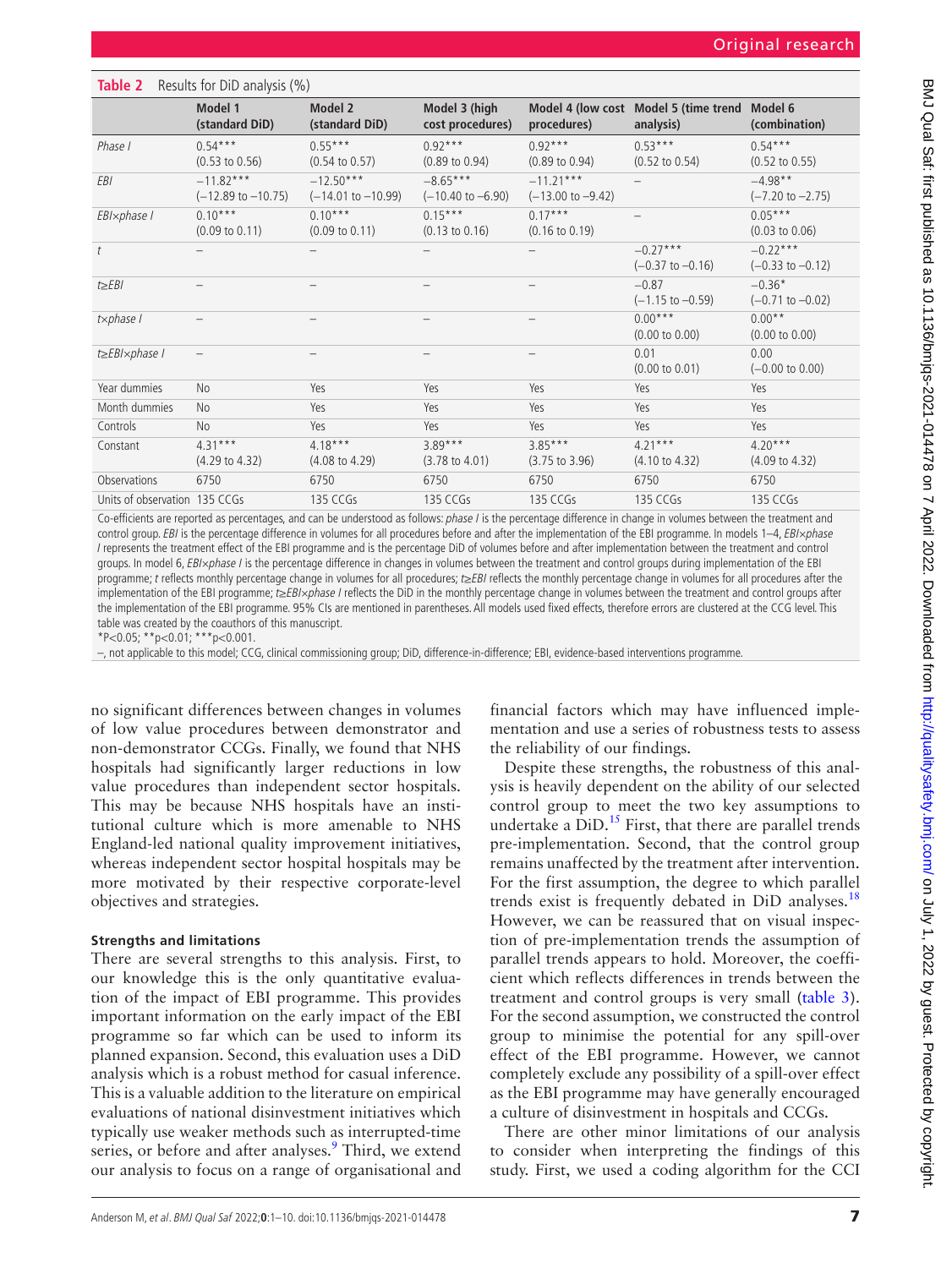<span id="page-7-0"></span>

| <b>Table 3</b> Results for triple difference estimation (%) |                               |                               |                              |  |  |  |
|-------------------------------------------------------------|-------------------------------|-------------------------------|------------------------------|--|--|--|
| logTotal                                                    | Model 1                       | Model 2                       | Model 3                      |  |  |  |
|                                                             | (CCG deficit)                 | (CCG demonstrator)            | (NHS hospitals)              |  |  |  |
| Phase I                                                     | $0.69***$                     | $0.57***$                     | $3.90***$                    |  |  |  |
|                                                             | $(0.67 \text{ to } 0.71)$     | $(0.56 \text{ to } 0.59)$     | $(3.79 \text{ to } 3.99)$    |  |  |  |
| <b>EBI</b>                                                  | $-13.07***$                   | $-12.03***$                   | $-9.69***$                   |  |  |  |
|                                                             | $(-14.74 \text{ to } 11.40)$  | $(-13.75 \text{ to } -10.31)$ | $(-12.48 \text{ to } -6.90)$ |  |  |  |
| EBI×phase I                                                 | $0.13***$                     | $0.10***$                     | $0.48***$                    |  |  |  |
|                                                             | $(0.11 \text{ to } 0.14)$     | $(0.09 \text{ to } 0.11)$     | $(0.39 \text{ to } 0.56)$    |  |  |  |
| EBI×X                                                       | 2.26                          | $-1.24$                       | $-2.79$                      |  |  |  |
|                                                             | $(-0.02 \text{ to } 4.53)$    | $(-3.43 \text{ to } 0.94)$    | $(-6.85 \text{ to } 1.27)$   |  |  |  |
| Phase $I \times X$                                          | $-0.30***$                    | $-0.05***$                    | $-3.08***$                   |  |  |  |
|                                                             | $(-0.32 \text{ to to } 0.28)$ | $(-0.07 \text{ to } -0.02)$   | $(-3.19 \text{ to } -2.98)$  |  |  |  |
| EBI×phase I×X                                               | $-0.06***$                    | 0.00                          | $-0.35***$                   |  |  |  |
|                                                             | $(-0.08 \text{ to } 0.04)$    | $(-0.02 \text{ to } 0.02)$    | $(-0.45 \text{ to } -0.26)$  |  |  |  |
| Constant                                                    | $4.15***$                     | $4.18***$                     | $2.84***$                    |  |  |  |
|                                                             | $(4.05 \text{ to } 4.25)$     | $(4.08 \text{ to } 4.29)$     | $(2.76 \text{ to } 2.93)$    |  |  |  |
| <b>Observations</b>                                         | 6750                          | 6750                          | 16 559                       |  |  |  |
| Units of observation                                        | 135 CCGs                      | 135 CCGs                      | 382 hospitals                |  |  |  |

Co-efficients are reported as percentages, and can be understood as follows: phase I is the percentage difference in change in volumes between the treatment and control groups. EBI is the percentage difference in volumes for all procedures before and after the implementation of the EBI programme. EBI×phase I is the percentage DiD of volumes before and after the implementation of the EBI programme between the treatment and control groups.  $EBI \times X$  is the average percentage DiD in volumes for all procedures before and after the implementation of the EBI programme between different organisational characteristics defined by  $X$ . Phase  $I \times X$  is average percentage difference in changes in volumes for the treatment group for different organisational characteristics defined by X. EBI×phase I×X is the average percentage DiD in volumes before and after the implementation of the EBI programme for the treatment group between different organisational characteristics defined by  $X$ . In model 1,  $X$  is 1 for CCGs which posted a deficit in financial year 2018/19, and 0 for those which did not. In model 2, X is 1 for CCGs which were part of the demonstrator community, and 0 for those which were not. In model 3, X is 1 for NHS hospitals and 0 for independent sector providers. 95% CIs in parentheses. All models used fixed effects, therefore errors are clustered at the CCG or hospital level. This table was created by the coauthors of this manuscript.  $*P<0.05$ ;  $*P<0.01$ ;  $**P<0.001$ .

CCG, clinical commissioning group; EBI, evidence-based interventions programme; NHS, National Health Service.

developed by Quan *et al*. [21](#page-8-13) There is a modified version developed for use with hospital administrative data collected in England which is arguably more applicable to our dataset but this was not available on STATA.<sup>26</sup> Second, we classified spells according to hospital spells which do not take account of transfers between hospitals. Therefore, it is possible we have counted some procedures twice if an interhospital transfer has occurred. Although, this is unlikely to have substantially impacted our results as we expect very few interhospital transfers took place for procedures in our analysis as they are generally of low complexity.

#### **Policy implications and conclusions**

The findings of this analysis are consistent with many other empirical analyses of national disinvestment initiatives that often conclude they have not success-fully achieved their aims.<sup>[9](#page-8-3)</sup> Despite broad consensus from the healthcare community in the UK on the importance of disinvestment in low value care, ${}^{8}$  ${}^{8}$  ${}^{8}$  other evaluations on the effectiveness of interventions such as the National Institute for Health and Care Excellence guidance and 'do not do' recommendations have also found limited impact[.4 27 28](#page-8-19) While it is frustrating that early evidence from the EBI programme has indicated limited effectiveness, the EBI programme still represents a major step forward as it has developed a

structured and transparent approach to identify candidates for disinvestment that involved broad consultation with specialty organisations, patient groups and CCGs. It is possible that the EBI programme has taken an approach to implementation that is too topdown. The barriers to disinvestment in low value care are complex and involve a range of patient, clinician, organisational and health system factors.<sup>29</sup> Moreover, the success of the EBI programme is heavily reliant on successful collaboration between CCGs, hospitals and primary care in developing and effectively implementing prior approval processes. Moving forward, the EBI programme will need to focus on developing strategies to facilitate and monitor these collaborations at the local level to balance both bottom-up and topdown implementation in a manner that could foster more sustainable and consistent reductions in low value care.

**Correction notice** This article has been corrected since it was first published online. In the abstract, 0.35% (95% CI 0.26% to 0.445%) was amended to 0.35% (95% CI 0.26% to 0.44%) and 0.06% (95% CI 0.045% to 0.08%) was amended to 0.06% (95% CI 0.04% to 0.08%).

**Acknowledgements** We would like to express our gratitude to members of the NHS England evidence-based interventions programme team who provided access to NHS England Secondary Uses Service data for the purposes of this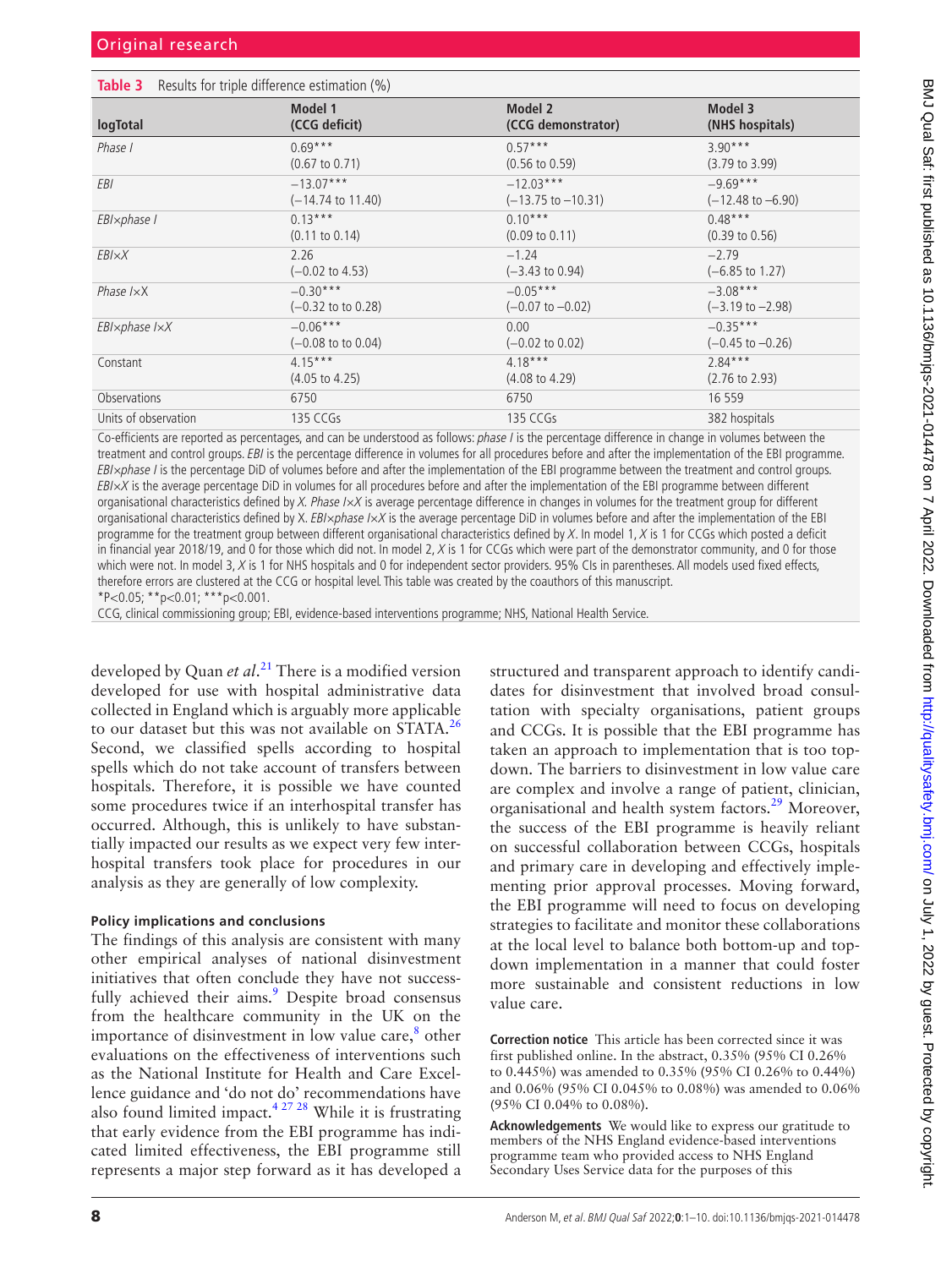analysis and provided insights regarding their experiences interacting with hospitals and commissioning bodies during implementation of the EBI programme.

**Contributors** MA undertook the analysis and drafted the manuscript. All other authors were collaboratively involved in the design of the analysis and provided comments and edits to iterative versions of the manuscript. MA is the guarantor for this manuscript.

**Funding** The authors have not declared a specific grant for this research from any funding agency in the public, commercial or not-for-profit sectors.

**Competing interests** AM, was until August 2021, Clinical Lead of the EBI Programme. MA was also granted the honorary position of clinical fellow at NHS England between January 2021 and December 2021. The other authors have no relevant conflicts of interest to declare related to this manuscript.

**Patient consent for publication** Not applicable.

**Ethics approval** Not applicable.

**Provenance and peer review** Not commissioned; externally peer reviewed.

**Data availability statement** Data may be obtained from NHS Digital and are not publicly available.

**Supplemental material** This content has been supplied by the author(s). It has not been vetted by BMJ Publishing Group Limited (BMJ) and may not have been peer-reviewed. Any opinions or recommendations discussed are solely those of the author(s) and are not endorsed by BMJ. BMJ disclaims all liability and responsibility arising from any reliance placed on the content. Where the content includes any translated material, BMJ does not warrant the accuracy and reliability of the translations (including but not limited to local regulations, clinical guidelines, terminology, drug names and drug dosages), and is not responsible for any error and/or omissions arising from translation and adaptation or otherwise.

**Open access** This is an open access article distributed in accordance with the Creative Commons Attribution Non Commercial (CC BY-NC 4.0) license, which permits others to distribute, remix, adapt, build upon this work noncommercially, and license their derivative works on different terms, provided the original work is properly cited, appropriate credit is given, any changes made indicated, and the use is noncommercial. See: [http://creativecommons.org/licenses/by-nc/4.](http://creativecommons.org/licenses/by-nc/4.0/) [0/](http://creativecommons.org/licenses/by-nc/4.0/).

## **ORCID iDs**

Michael Anderson<http://orcid.org/0000-0002-8454-4640> Elias Mossialos <http://orcid.org/0000-0001-8664-9297>

## **REFERENCES**

- <span id="page-8-0"></span>1 Scott IA, Duckett SJ. In search of professional consensus in defining and reducing low-value care. *[Med J Aust](http://dx.doi.org/10.5694/mja14.01664)* 2015;203:179–81.
- <span id="page-8-1"></span>2 Shrank WH, Rogstad TL, Parekh N. Waste in the US health care system: estimated costs and potential for savings. *[JAMA](http://dx.doi.org/10.1001/jama.2019.13978)* 2019;322:1501–9.
- <span id="page-8-2"></span>3 Donaldson L. *On the state of the public health: annual report of the chief medical officer 2005*, 2005.
- <span id="page-8-19"></span>4 Chamberlain CA, Martin RM, Busby J, *et al*. Trends in procedures for infertility and caesarean sections: was NICE disinvestment guidance implemented? NICE recommendation reminders. *[BMC Public Health](http://dx.doi.org/10.1186/1471-2458-13-112)* 2013;13:112.
- 5 National Audit Office. *Progress in making NHS efficiency savings: department of health*. The Stationery Office, 2012.
- 6 The Royal College of Surgeons of England. Is access to surgery a Postcode lottery, 2014. Available: [https://www.rcseng.ac.](https://www.rcseng.ac.uk/-/media/files/rcs/news-and-events/is-access-to-surgery-a-postcode-lottery.pdf) [uk/-/media/files/rcs/news-and-events/is-access-to-surgery-a-](https://www.rcseng.ac.uk/-/media/files/rcs/news-and-events/is-access-to-surgery-a-postcode-lottery.pdf)
- 7 Coronini-Cronberg S, Bixby H, Laverty AA, *et al*. English National Health Service's savings plan may have helped reduce the use of three 'low-value' procedures. *[Health Aff](http://dx.doi.org/10.1377/hlthaff.2014.0773)* 2015;34:381–9.
- <span id="page-8-18"></span>8 Malhotra A, Maughan D, Ansell J, *et al*. Choosing wisely in the UK: the Academy of medical Royal colleges' initiative to reduce the harms of too much medicine. *[BMJ](http://dx.doi.org/10.1136/bmj.h2308)* 2015;350:h2308.
- <span id="page-8-3"></span>9 Chambers JD, Salem MN, D'Cruz BN, D'Cruz BN, *et al*. A review of empirical analyses of disinvestment initiatives. *[Value](http://dx.doi.org/10.1016/j.jval.2017.03.015)  [Health](http://dx.doi.org/10.1016/j.jval.2017.03.015)* 2017;20:909–18.
- <span id="page-8-4"></span>10 van Dulmen SA, Naaktgeboren CA, Heus P, *et al*. Barriers and facilitators to reduce low-value care: a qualitative evidence synthesis. *[BMJ Open](http://dx.doi.org/10.1136/bmjopen-2020-040025)* 2020;10:e040025.
- 11 Colla CH, Mainor AJ, Hargreaves C, *et al*. Interventions aimed at reducing use of low-value health services: a systematic review. *[Med Care Res Rev](http://dx.doi.org/10.1177/1077558716656970)* 2017;74:507–50.
- <span id="page-8-5"></span>12 NHS England. Evidence-Based interventions: guidance for CCGs, 2018. Available: [https://www.evidence.nhs.uk/](https://www.evidence.nhs.uk/document?id=2128996&returnUrl=search%3Fq%3Dpolicy%2Bon%2Bchronic%2Bshoulder%2Bpain) [document?id=2128996&returnUrl=search%3Fq%3Dpolicy%](https://www.evidence.nhs.uk/document?id=2128996&returnUrl=search%3Fq%3Dpolicy%2Bon%2Bchronic%2Bshoulder%2Bpain) [2Bon%2Bchronic%2Bshoulder%2Bpain](https://www.evidence.nhs.uk/document?id=2128996&returnUrl=search%3Fq%3Dpolicy%2Bon%2Bchronic%2Bshoulder%2Bpain) [Accessed 27 Feb 2022].
- <span id="page-8-6"></span>13 NHS Business Services Authority. Catalyst - public insight portal. Available: [https://www.nhsbsa.nhs.uk/new-catalyst](https://www.nhsbsa.nhs.uk/new-catalyst-public-insight-portal-released-public)[public-insight-portal-released-public](https://www.nhsbsa.nhs.uk/new-catalyst-public-insight-portal-released-public) [Accessed 27 Feb 2022].
- <span id="page-8-7"></span>14 Academy of Medical Royal Colleges. Evidence-Based interventions list 2 guidance, 2020. Available: [https://www.](https://www.aomrc.org.uk/wp-content/uploads/2020/12/EBI_list2_guidance_150321.pdf) aomrc.org.uk/wp-content/uploads/2020/12/EBI\_list2 [guidance\\_150321.pdf](https://www.aomrc.org.uk/wp-content/uploads/2020/12/EBI_list2_guidance_150321.pdf) [Accessed 27 Feb 2022].
- <span id="page-8-8"></span>15 Blundell R, Costa Dias M, Dias MC. Evaluation methods for Non-Experimental data. *[Fisc Stud](http://dx.doi.org/10.1111/j.1475-5890.2000.tb00031.x)* 2000;21:427–68.
- <span id="page-8-9"></span>16 Cooper Z, Gibbons S, Jones S, *et al*. Does Hospital competition save lives? Evidence from the English NHS patient choice reforms. *[Econ J](http://dx.doi.org/10.1111/j.1468-0297.2011.02449.x)* 2011;121:F228–60.
- <span id="page-8-10"></span>17 Kahn-Lang A, Lang K. The promise and pitfalls of Differencesin-Differences: reflections on 16 and pregnant and other applications. *J Bus Econ Stat* 2019:1–14.
- <span id="page-8-11"></span>18 Roth J. Pre-Test with caution: Event-study estimates after testing for parallel trends. American economic association, 2019. Available: [https://www.aeaweb.org/articles?id=10.1257/](https://www.aeaweb.org/articles?id=10.1257/aeri.20210236) [aeri.20210236](https://www.aeaweb.org/articles?id=10.1257/aeri.20210236) [Accessed 27 Feb 2022].
- 19 Jaeger DA, Joyce TJ, Kaestner R. A cautionary tale of evaluating identifying assumptions: did reality TV really cause a decline in teenage childbearing? *[Journal of Business &](http://dx.doi.org/10.1080/07350015.2018.1497510)  [Economic Statistics](http://dx.doi.org/10.1080/07350015.2018.1497510)* 2020;38:317–26.
- <span id="page-8-12"></span>20 Olden A, Møen J. The triple difference estimator. social science research network, 2020. Available: [https://papers.ssrn.](https://papers.ssrn.com/abstract=3582447) [com/abstract=3582447](https://papers.ssrn.com/abstract=3582447) [Accessed 27 Feb 2022].
- <span id="page-8-13"></span>21 Quan H, Sundararajan V, Halfon P, *et al*. Coding algorithms for defining comorbidities in ICD-9-CM and ICD-10 administrative data. *[Med Care](http://dx.doi.org/10.1097/01.mlr.0000182534.19832.83)* 2005;43:1130–9.
- <span id="page-8-14"></span>22 UK Government. English indices of deprivation, 2020. Available: [https://www.gov.uk/government/collections/english](https://www.gov.uk/government/collections/english-indices-of-deprivation)[indices-of-deprivation](https://www.gov.uk/government/collections/english-indices-of-deprivation) [Accessed 17 Feb 2022].
- <span id="page-8-15"></span>23 NHS England. Financial performance report 2018/19: quarter 4 (January to March). Available: [https://www.england.nhs.](https://www.england.nhs.uk/wp-content/uploads/2019/10/financial-information-4th-quarter-2018-19.pdf) [uk/wp-content/uploads/2019/10/financial-information-4th](https://www.england.nhs.uk/wp-content/uploads/2019/10/financial-information-4th-quarter-2018-19.pdf)[quarter-2018-19.pdf](https://www.england.nhs.uk/wp-content/uploads/2019/10/financial-information-4th-quarter-2018-19.pdf) [Accessed 27 Feb 2022].
- <span id="page-8-16"></span>24 NHS England. Clinical commissioning group details, 2021. Available: <https://www.england.nhs.uk/ccg-details/>[Accessed 27 Feb 2022].
- <span id="page-8-17"></span>25 NHS Digital. Organisation data service. Available: [https://](https://digital.nhs.uk/services/organisation-data-service) [digital.nhs.uk/services/organisation-data-service](https://digital.nhs.uk/services/organisation-data-service) [Accessed 27 Feb 2022].